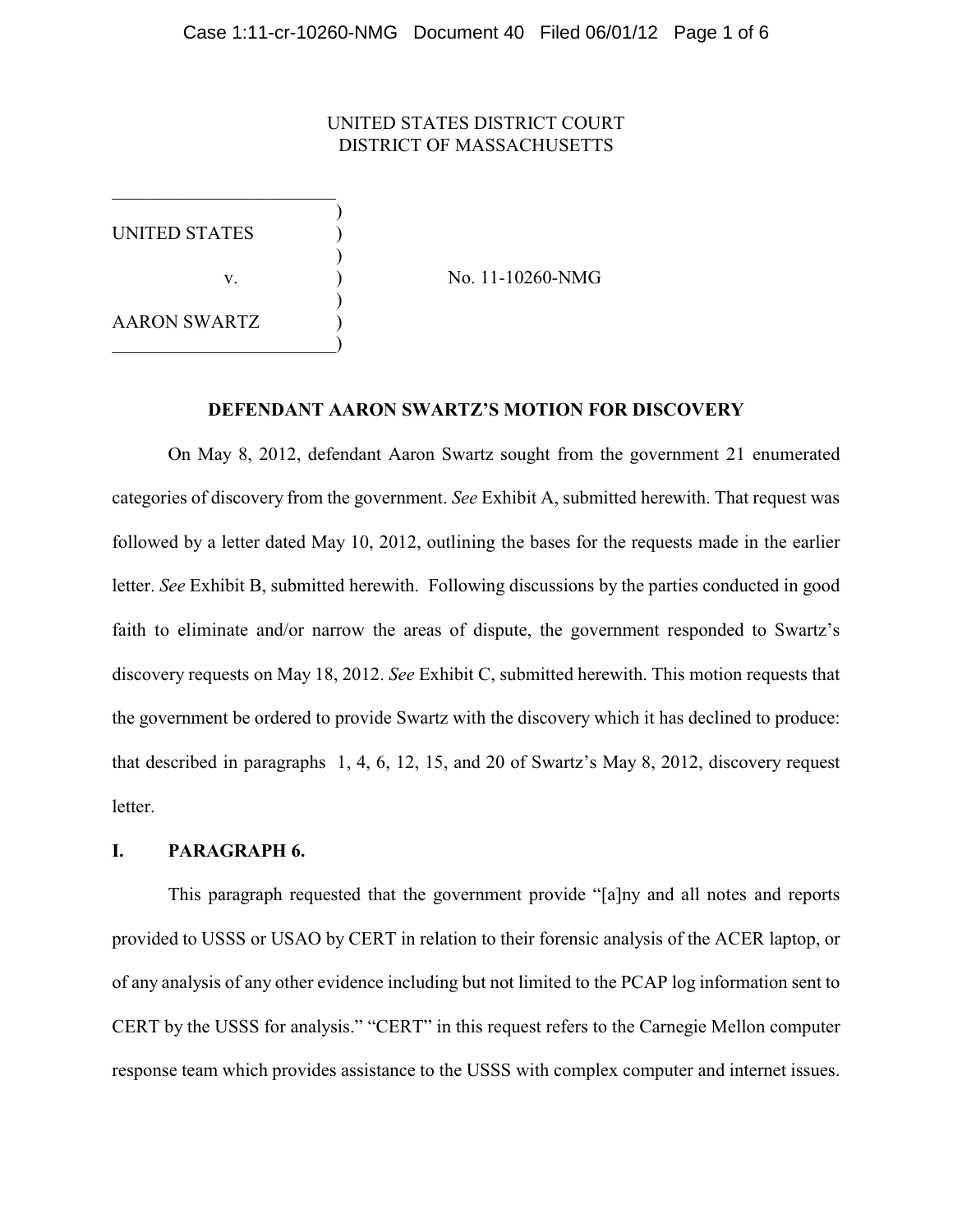#### Case 1:11-cr-10260-NMG Document 40 Filed 06/01/12 Page 2 of 6

In this case, CERT conducted analyses, which it provided to the United States Attorney's Office, of MIT computer/internet information relating to Swartz's alleged use of the MIT system and/or of certain computers or hard drives which the government associates with Swartz. Information received in discovery indicates that the flow traffic on MIT's network was being contemporaneously uploaded to the CERT "dropbox."The government has declined to provide these reports and other information on the ground that no CERT personnel will be appearing as expert witnesses at the trial of this case and that, if they do, such discovery should be subject to the separate schedule for the disclosure of reports of experts rather than to the obligations relating to disclosure of scientific results or tests. That fact, however, does not eliminate the defendant's entitlement to this information. Swartz is entitled to the production of reports of scientific tests under Fed. R. Evid. 16(a)(1)(F), which entitles the defendant to the "results or reports" of "any scientific test or experiment" if the item is in the possession of the government – as it is here – and if the item is material to the preparation of the defense *or* the government intends to us the item in its case-in-chief at trial. Rule  $16(a)(1)(F)$ encompasses forensic examination of computer/internet data or information. *See, e.g., United States v. Pires*, 2009 WL 2176664 at \*1 (D.Mass. July 22, 2009); *United States v. Robinson*, 2006 WL 468298 at \*4 (N.D.Tex. Feb. 28, 2006). Here, the requested information is material to the preparation of Swartz's defense and to Swartz's potential ability to file a particularized motion to suppress asserting violations of 18 U.S.C. §2510 *et seq.* and/or the Fourth Amendment.

### **II. PARAGRAPH 12.**

This paragraph requested that the government provide:

As to the ACER laptop: the dates of any searches (defined as any attempt to see any information contained on the computer that would not be visible without touching the computer in any way including but not limited to any port scan of the computer, any imaging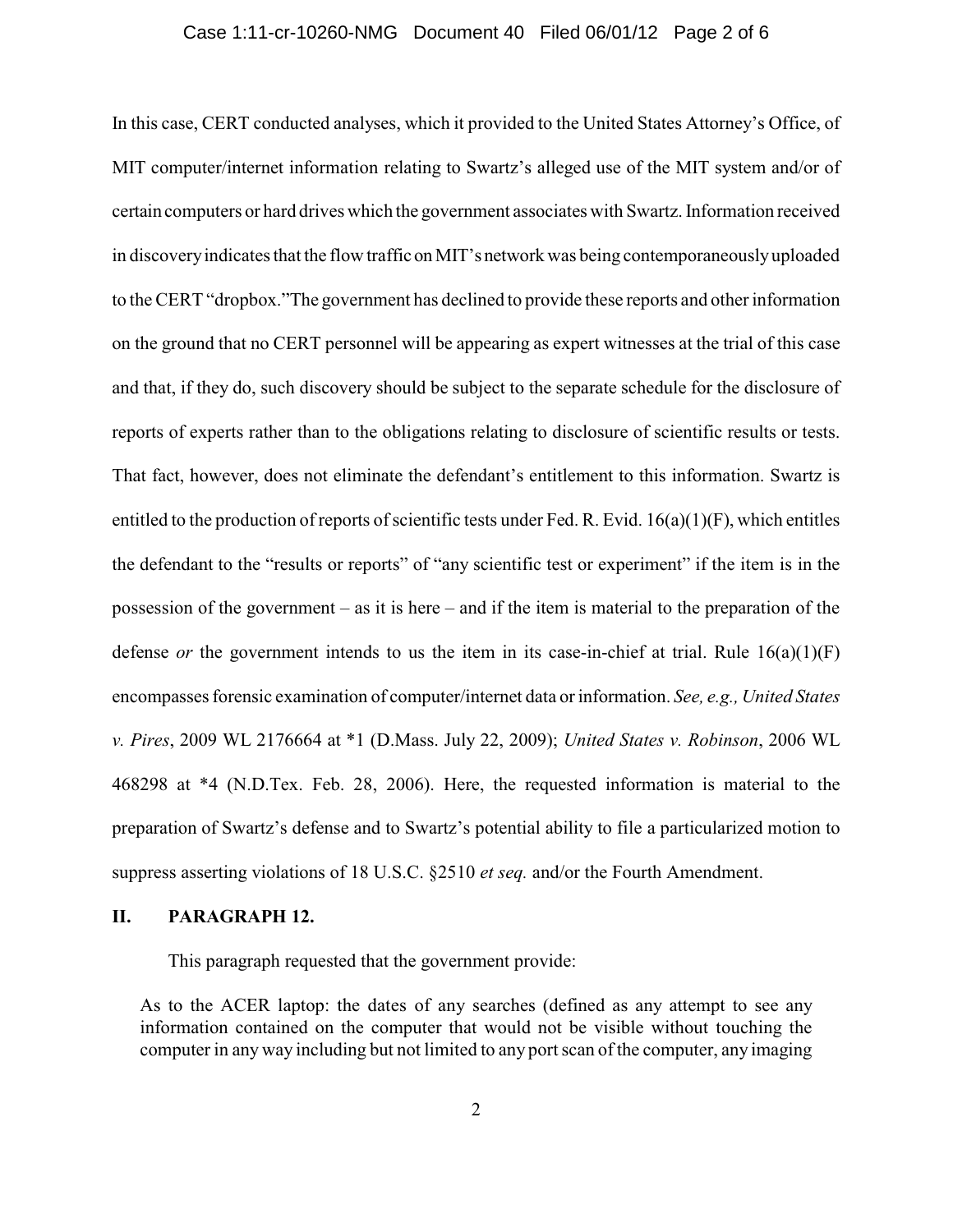of the laptop or any portion of its contents, any powering or opening of any file or folder or data contained in the laptop, any touching of a key or moving of a mouse so as to put in view new information, and any analysis or review by CERT or USSS of any of the contents of the laptop whether obtained remotely, by a physical search, or by a search of an image of the laptop), the identity of each individual who conducted any search of the laptop computer, the date of such search and the legal basis for each such search.

The government has provided Swartz with the February, 2011, search warrant authorizing the search of an ACER laptop alleged to have been used by Swartz in relation to the events which are the subject of the indictment in this case. However, Swartz has information indicating that the government attempted to gain access to the contents of the laptop and/or to modify the condition of the ACER laptop on January 6, 2011, the date of its seizure, and possibly at other times prior to the execution of the search warrant. Moving a mouse or touching a key on a computer which reveals information that was not in plain view constitutes a search which may not be lawfully conducted under the Fourth Amendment in the absence of a valid warrant. *See, e.g., United States v. Musgrove*, 2011 WL 4356515 at \*15 (E.D.Wis. September 16, 2011); *see also Arizona v. Hicks*, 480 U.S. 321 (1987). The requested information is critical to Swartz's ability to prepare a particularized motion to suppress unlawfully obtained evidence or other information if such incursions or attempted incursions into the contents of the laptop were made in the absence of a validly issued search warrant.

### **III. PARAGRAPH 15.**

This paragraph asked the government to "identify the origin of any and all statements of Aaron Swartz including but not limited to emails, text messages, chats, documents, memoranda or letters, i.e., to identify the source from which each statement was received and the legal procedure used to obtain each such statement of the defendant." Swartz has received in discovery internet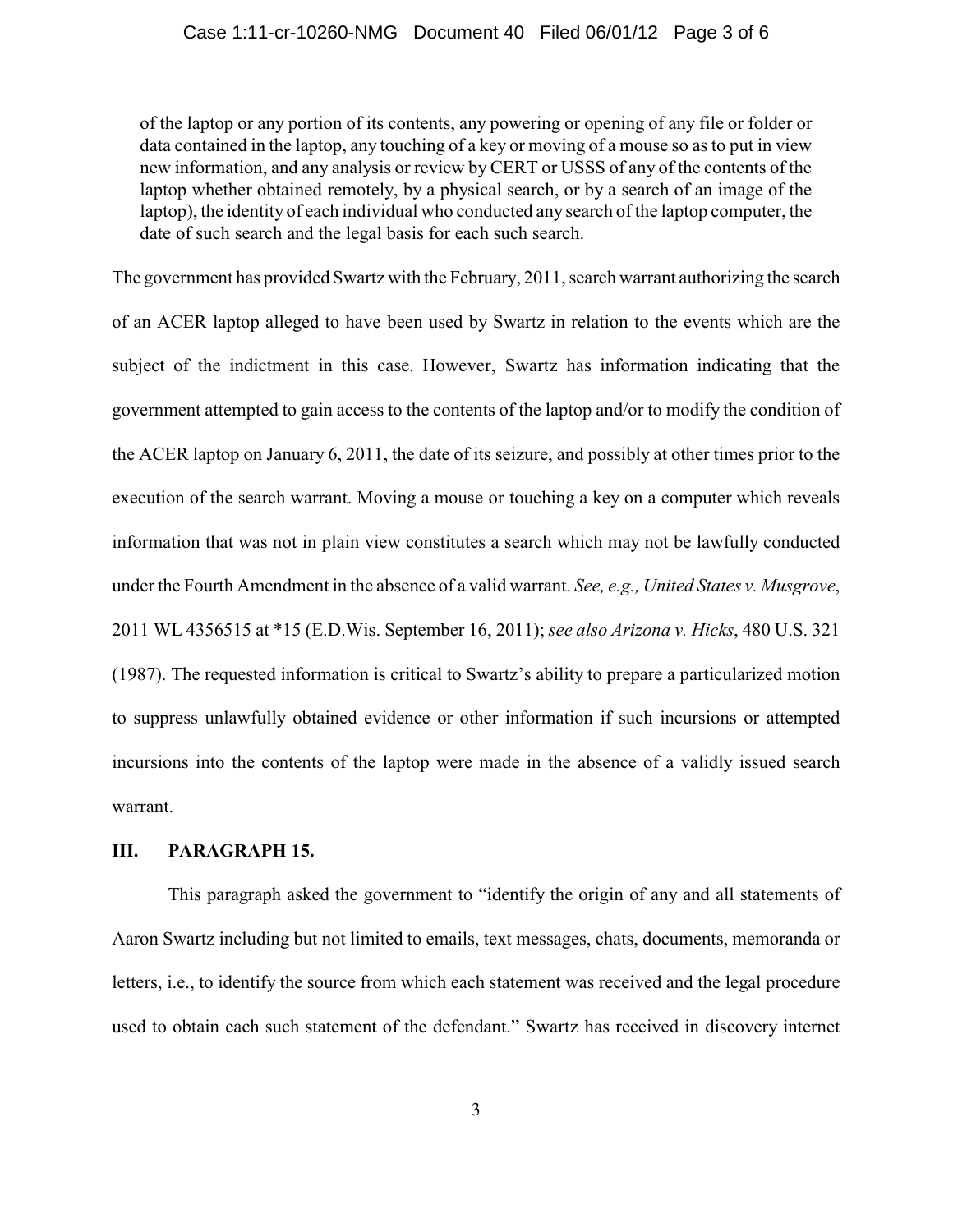#### Case 1:11-cr-10260-NMG Document 40 Filed 06/01/12 Page 4 of 6

memoranda and chats purporting to be from him. For example, the discovery contains a number of chats on googlegroups.com which contain entries which facially indicate that Swartz was a participant in the communications. The discovery also contains a number of emails which on their faces indicate that they were either to or from Swartz. Swartz requires the additional information requested – the source of these statements and the procedure used by the government to obtain them – to enable him to move to suppress such statements if grounds exist to do so, which he cannot determine without the requested information. *See* Fed. R. Crim. P. 12(b)(4).

#### **IV. PARAGRAPHS 1, 4, 20.**

These paragraphs request information relating to grand jurysubpoenas. Paragraph 1 requested that the government provide "[a]ny and all grand jury subpoenas – and any and all information resulting from their service – seeking information from third parties including but not limited to Twitter. MIT, JSTOR, Internet Archive that would constitute a communication from or to Aaron Swartz or any computer associated with him." Paragraph 4 requested "[a]ny and all SCA applications, orders or subpoenas to MIT, JSTOR, Twitter, Google, Amazon, Internet Archive or any other entityseeking information regardingAaron Swartz, anyaccount associated with Swartz, or any information regarding communications to and from Swartz and any and all information resulting from their service." Paragraph 20 requested "[a]ny and all paper, documents, materials, information and data of any kind received by the Government as a result of the service of any grand jury subpoena on any person or entity relating to this investigation."

Swartz requests this information because some grand jury subpoenas used in this case contained directives to the recipients which Swartz contends were in conflict with Rule 6(e)(2)(A), *see United States v. Kramer*, 864 F.2d 99, 101 (11th Cir. 1988), and others sought certification of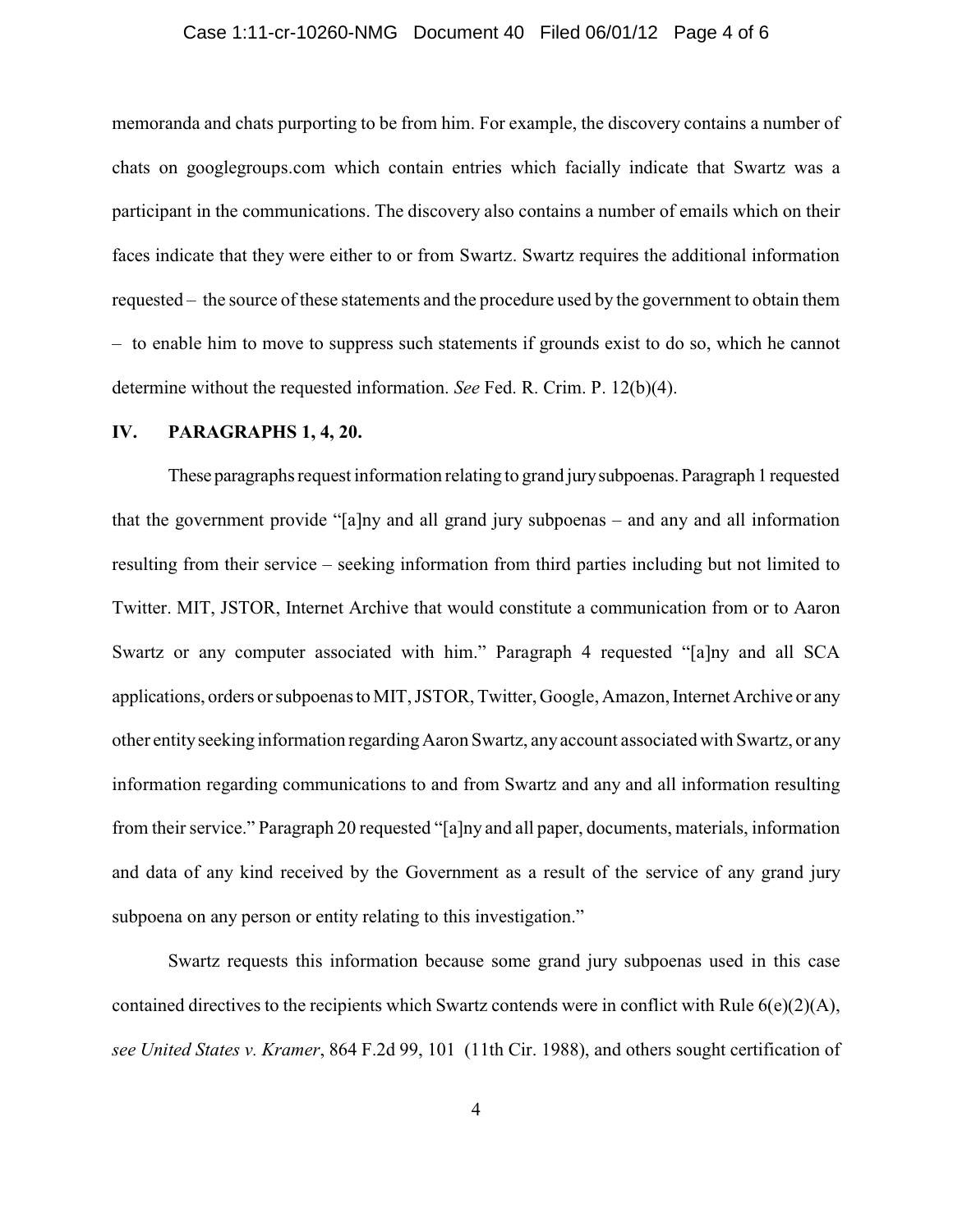#### Case 1:11-cr-10260-NMG Document 40 Filed 06/01/12 Page 5 of 6

the produced documents so that they could be offered into evidence under Fed. R. Evid. 803(6), 901. Swartz requires the requested materials to determine whether there is a further basis for moving to exclude evidence under the Fourth Amendment (even though the SCA has no independent suppression remedy).

The Fourth Amendment "provides protection against a grand jury subpoena too sweeping in its terms "to be regarded as reasonable.'" *United States v. Dionisio*, 410 U.S. 1, 11 (1973), *quoting Hale v. Henkel*, 201 U.S. 43, 76 (1906). *See United States v. Calandra*, 414 U.S. 338, 346 (1974)("A grand jury's subpoena duces tecum will be disallowed if it is 'far too sweeping in its terms to be regarded as reasonable' under the Fourth Amendment"); *In re Horowitz*, 482 F.2d 72, 79 (2d Cir. 1973)("the Constitution undoubtedly protects against overly broad *subpoenas duces tecum*"); *In re Eight Grand Jury Subpoenae Duces Tecum*, 701 F.Supp. 53, 55 (S.D.N.Y. 1988)(grand jury "may not issue a subpoena so broad as to impinge unreasonably on legitimate fourth amendment rights"); *In re Grand Jury Subpoenas Served Feb. 27, 1984*, 599 F.Supp. 1006, 1017 (E.D. Wash. 1984)("There is no doubt that a grand jury subpoena *duces tecum* must pass constitutional muster"). Swartz retains a reasonable expectation of privacy in his emails and chat communications even though they are in the hands of a third party internet service provider. *See United States v. Warshak*, 631 F.3d 266, 283-87 (2010).

Moreover, defendant believes that the items would not have been subpoenaed by the experienced and respected senior prosecutor, nor would evidentiary certifications have been requested, were the subpoenaed items not material to either the prosecution or the defense. Defendant's viewing of any undisclosed subpoenaed materials would not be burdensome, and disclosure of the subpoenas would not intrude upon the government's work product privilege, as the